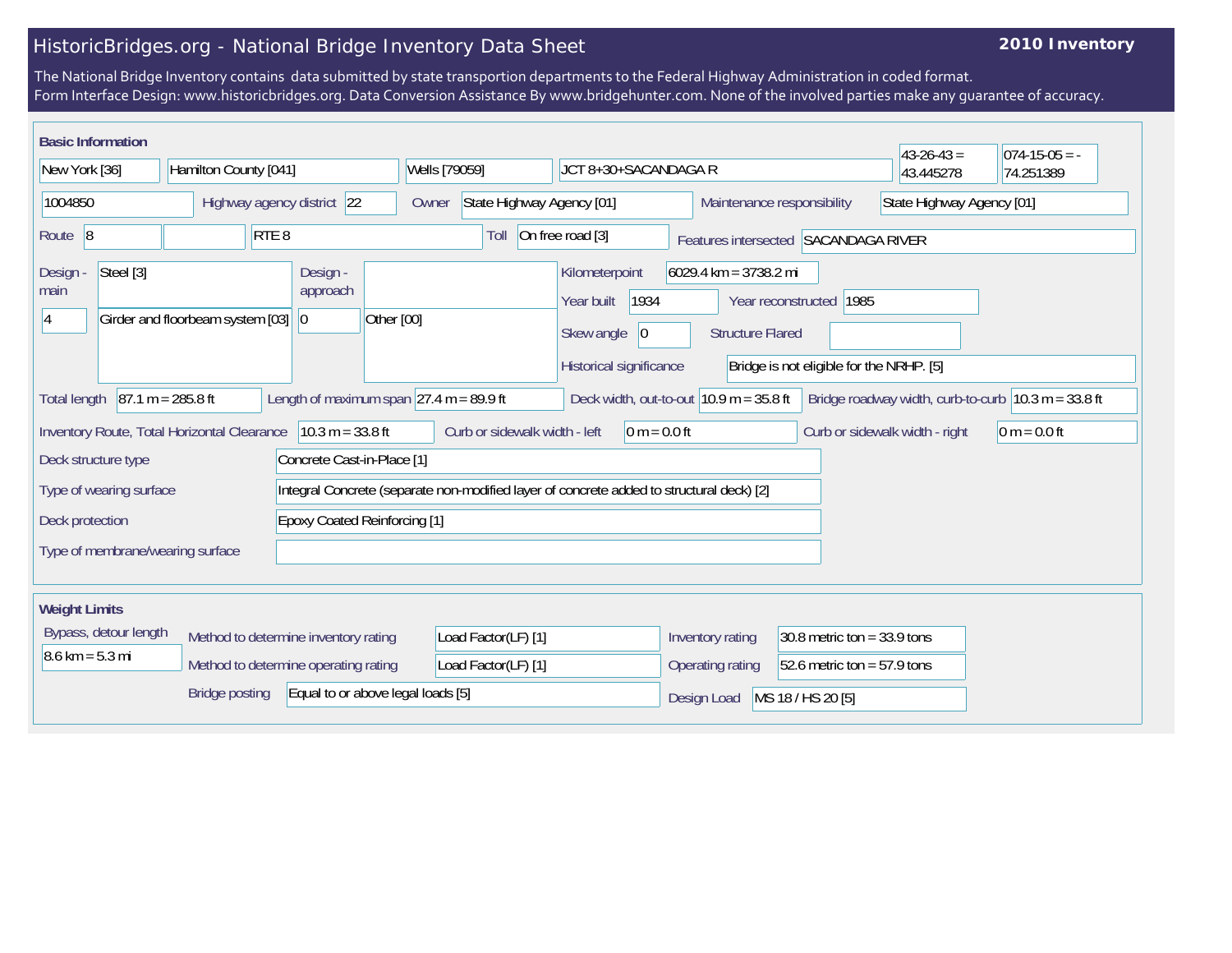| <b>Functional Details</b>                                                                                                  |                                                                                                                |  |  |  |  |  |  |
|----------------------------------------------------------------------------------------------------------------------------|----------------------------------------------------------------------------------------------------------------|--|--|--|--|--|--|
| 1460<br>Average daily truck traffi 8<br>Average Daily Traffic                                                              | Year 2008<br>2028<br>Future average daily traffic<br>1659<br>%<br>Year                                         |  |  |  |  |  |  |
| Minor Arterial (Rural) [06]<br>Road classification<br>Approach roadway width<br>$10.3 m = 33.8 ft$<br>Lanes on structure 2 |                                                                                                                |  |  |  |  |  |  |
| Type of service on bridge Highway [1]                                                                                      | Bridge median<br>Direction of traffic 2 - way traffic [2]                                                      |  |  |  |  |  |  |
| No parallel structure exists. [N]<br>Parallel structure designation                                                        |                                                                                                                |  |  |  |  |  |  |
| Type of service under bridge<br>Waterway [5]                                                                               | Navigation control<br>Lanes under structure<br>$\overline{0}$                                                  |  |  |  |  |  |  |
| $0 = N/A$<br>Navigation vertical clearanc                                                                                  | Navigation horizontal clearance $ 0 = N/A$                                                                     |  |  |  |  |  |  |
| Minimum navigation vertical clearance, vertical lift bridge                                                                | Minimum vertical clearance over bridge roadway<br>$99.99 m = 328.1 ft$                                         |  |  |  |  |  |  |
| Minimum lateral underclearance reference feature Feature not a highway or railroad [N]                                     |                                                                                                                |  |  |  |  |  |  |
|                                                                                                                            | Minimum lateral underclearance on right $99.9 =$ Unlimited<br>Minimum lateral underclearance on left $0 = N/A$ |  |  |  |  |  |  |
| Minimum Vertical Underclearance $ 0 = N/A$                                                                                 | Minimum vertical underclearance reference feature Feature not a highway or railroad [N]                        |  |  |  |  |  |  |
| Appraisal ratings - underclearances N/A [N]                                                                                |                                                                                                                |  |  |  |  |  |  |
|                                                                                                                            |                                                                                                                |  |  |  |  |  |  |
| <b>Repair and Replacement Plans</b>                                                                                        |                                                                                                                |  |  |  |  |  |  |
| Type of work to be performed                                                                                               | Work to be done by contract [1]<br>Work done by                                                                |  |  |  |  |  |  |
| Widening of existing bridge with deck rehabilitation<br>or replacement. [34]                                               | 798000<br>475000<br>Bridge improvement cost<br>Roadway improvement cost                                        |  |  |  |  |  |  |
|                                                                                                                            | $87.1 m = 285.8 ft$<br>Length of structure improvement<br>Total project cost<br>1273000                        |  |  |  |  |  |  |
|                                                                                                                            | 2009<br>Year of improvement cost estimate                                                                      |  |  |  |  |  |  |
|                                                                                                                            | Border bridge - state<br>Border bridge - percent responsibility of other state                                 |  |  |  |  |  |  |
|                                                                                                                            | Border bridge - structure number                                                                               |  |  |  |  |  |  |